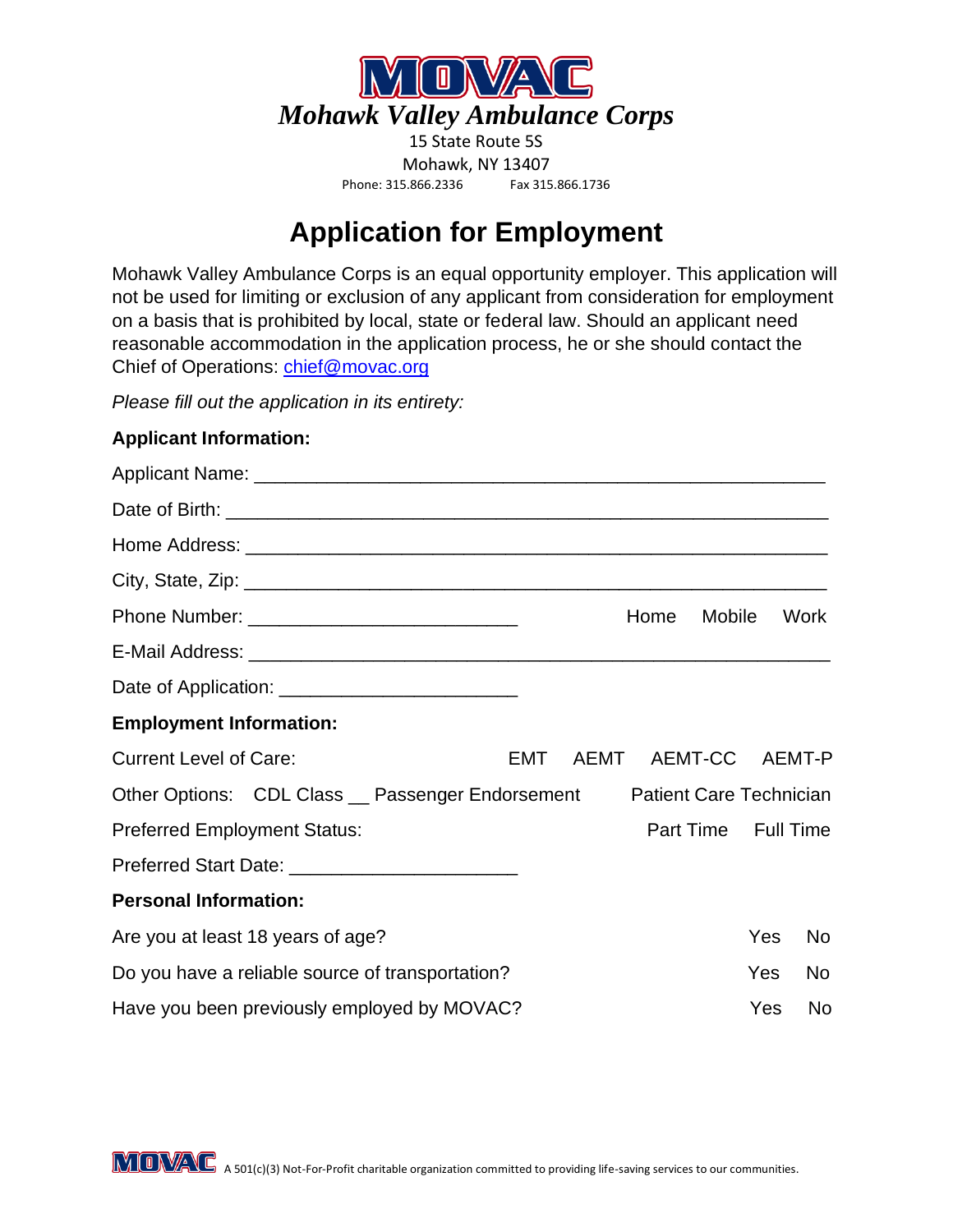

| Do you have friends or relatives currently working at MOVAC? | Yes | - No |
|--------------------------------------------------------------|-----|------|
| If yes, state name and relationship:                         |     |      |

\_\_\_\_\_\_\_\_\_\_\_\_\_\_\_\_\_\_\_\_\_\_\_\_\_\_\_\_\_\_\_\_\_\_\_\_\_\_\_\_\_\_\_\_\_\_\_\_\_\_\_\_\_\_\_\_\_\_\_\_\_\_\_\_\_\_\_\_\_

\_\_\_\_\_\_\_\_\_\_\_\_\_\_\_\_\_\_\_\_\_\_\_\_\_\_\_\_\_\_\_\_\_\_\_\_\_\_\_\_\_\_\_\_\_\_\_\_\_\_\_\_\_\_\_\_\_\_\_\_\_\_\_\_\_\_\_\_\_

Are you a United States citizen or approved to work in the United States? Yes No State what document can you provide to verify proof of citizenship or legal status:

\_\_\_\_\_\_\_\_\_\_\_\_\_\_\_\_\_\_\_\_\_\_\_\_\_\_\_\_\_\_\_\_\_\_\_\_\_\_\_\_\_\_\_\_\_\_\_\_\_\_\_\_\_\_\_\_\_\_\_\_\_\_\_\_\_\_\_\_\_

\_\_\_\_\_\_\_\_\_\_\_\_\_\_\_\_\_\_\_\_\_\_\_\_\_\_\_\_\_\_\_\_\_\_\_\_\_\_\_\_\_\_\_\_\_\_\_\_\_\_\_\_\_\_\_\_\_\_\_\_\_\_\_\_\_\_\_\_\_

Have you ever been convicted of a felony or misdemeanor? Yes No If yes, state the nature of crime, when and where convicted and disposition of case:

\_\_\_\_\_\_\_\_\_\_\_\_\_\_\_\_\_\_\_\_\_\_\_\_\_\_\_\_\_\_\_\_\_\_\_\_\_\_\_\_\_\_\_\_\_\_\_\_\_\_\_\_\_\_\_\_\_\_\_\_\_\_\_\_\_\_\_\_\_

\_\_\_\_\_\_\_\_\_\_\_\_\_\_\_\_\_\_\_\_\_\_\_\_\_\_\_\_\_\_\_\_\_\_\_\_\_\_\_\_\_\_\_\_\_\_\_\_\_\_\_\_\_\_\_\_\_\_\_\_\_\_\_\_\_\_\_\_\_

**Note: No applicant will be denied employment strictly on the grounds of conviction of a criminal offense. The date of offense, the nature of offense, the relevance of the offense to the position applied for and the surrounding circumstances of the event may however be considered.**

**Job Skills and Qualifications: List the skills and qualifications you possess for the position of this application:**

\_\_\_\_\_\_\_\_\_\_\_\_\_\_\_\_\_\_\_\_\_\_\_\_\_\_\_\_\_\_\_\_\_\_\_\_\_\_\_\_\_\_\_\_\_\_\_\_\_\_\_\_\_\_\_\_\_\_\_\_\_\_\_\_\_\_\_\_\_

\_\_\_\_\_\_\_\_\_\_\_\_\_\_\_\_\_\_\_\_\_\_\_\_\_\_\_\_\_\_\_\_\_\_\_\_\_\_\_\_\_\_\_\_\_\_\_\_\_\_\_\_\_\_\_\_\_\_\_\_\_\_\_\_\_\_\_\_\_

\_\_\_\_\_\_\_\_\_\_\_\_\_\_\_\_\_\_\_\_\_\_\_\_\_\_\_\_\_\_\_\_\_\_\_\_\_\_\_\_\_\_\_\_\_\_\_\_\_\_\_\_\_\_\_\_\_\_\_\_\_\_\_\_\_\_\_\_\_

\_\_\_\_\_\_\_\_\_\_\_\_\_\_\_\_\_\_\_\_\_\_\_\_\_\_\_\_\_\_\_\_\_\_\_\_\_\_\_\_\_\_\_\_\_\_\_\_\_\_\_\_\_\_\_\_\_\_\_\_\_\_\_\_\_\_\_\_\_

\_\_\_\_\_\_\_\_\_\_\_\_\_\_\_\_\_\_\_\_\_\_\_\_\_\_\_\_\_\_\_\_\_\_\_\_\_\_\_\_\_\_\_\_\_\_\_\_\_\_\_\_\_\_\_\_\_\_\_\_\_\_\_\_\_\_\_\_\_

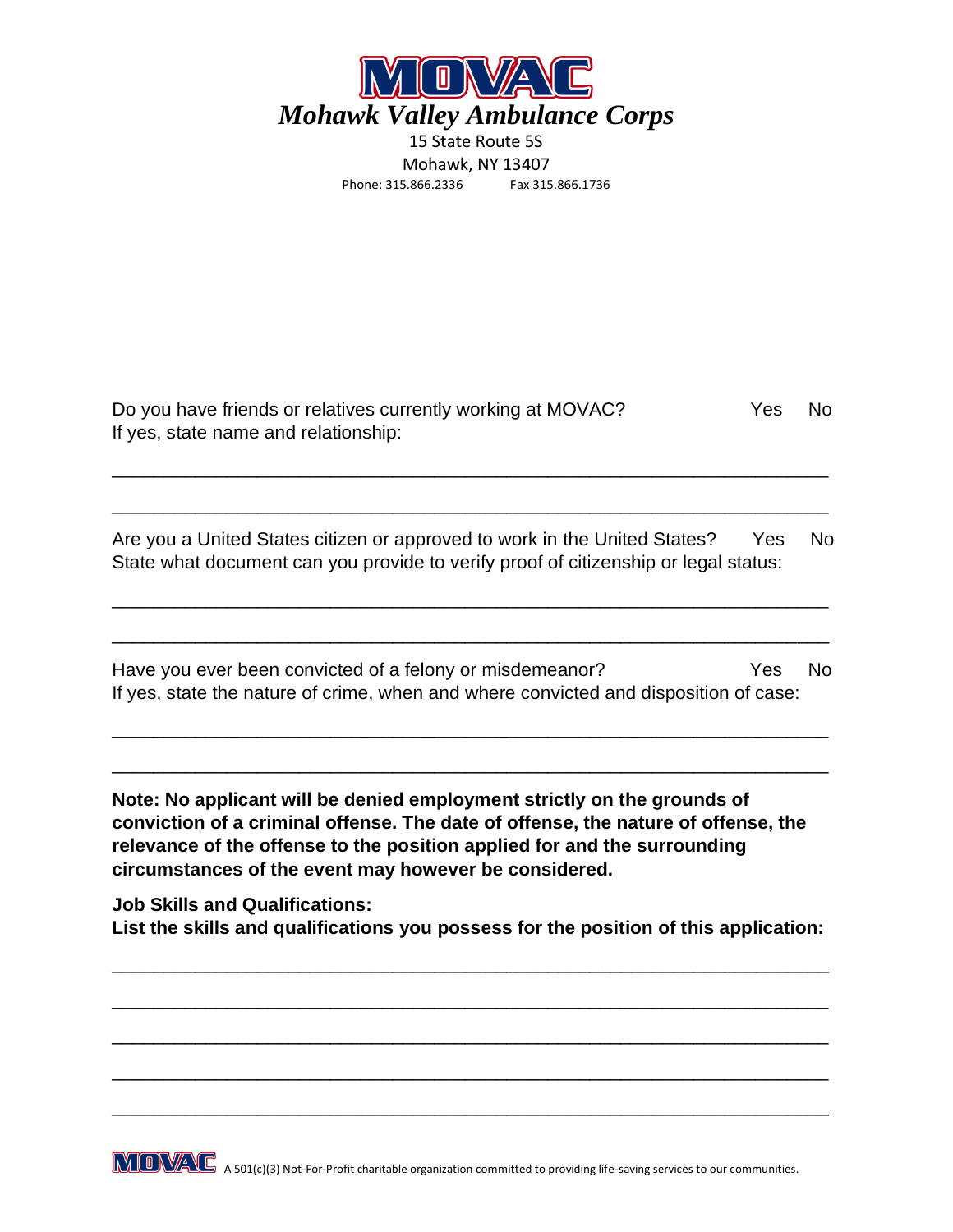

## **Education and Military Experience:**

| <b>High School</b>                                                            |            |           |
|-------------------------------------------------------------------------------|------------|-----------|
|                                                                               |            |           |
|                                                                               |            |           |
|                                                                               |            |           |
| Degree Earned: ___________________________                                    |            |           |
| <b>College/University</b>                                                     |            |           |
|                                                                               |            |           |
|                                                                               |            |           |
|                                                                               |            |           |
| Degree Earned: _____________________________                                  |            |           |
| <b>Military</b>                                                               |            |           |
| Are you a member of the Armed Services?                                       | <b>Yes</b> | <b>No</b> |
|                                                                               |            |           |
|                                                                               |            |           |
|                                                                               |            |           |
| What military skills do you possess that would be an asset for this position? |            |           |

**Note: MOVAC complies with the ADA and considers reasonable accommodations that may be necessary for eligible applicants to perform essential functions.**

\_\_\_\_\_\_\_\_\_\_\_\_\_\_\_\_\_\_\_\_\_\_\_\_\_\_\_\_\_\_\_\_\_\_\_\_\_\_\_\_\_\_\_\_\_\_\_\_\_\_\_\_\_\_\_\_\_\_\_\_\_\_\_\_\_\_\_\_\_

\_\_\_\_\_\_\_\_\_\_\_\_\_\_\_\_\_\_\_\_\_\_\_\_\_\_\_\_\_\_\_\_\_\_\_\_\_\_\_\_\_\_\_\_\_\_\_\_\_\_\_\_\_\_\_\_\_\_\_\_\_\_\_\_\_\_\_\_\_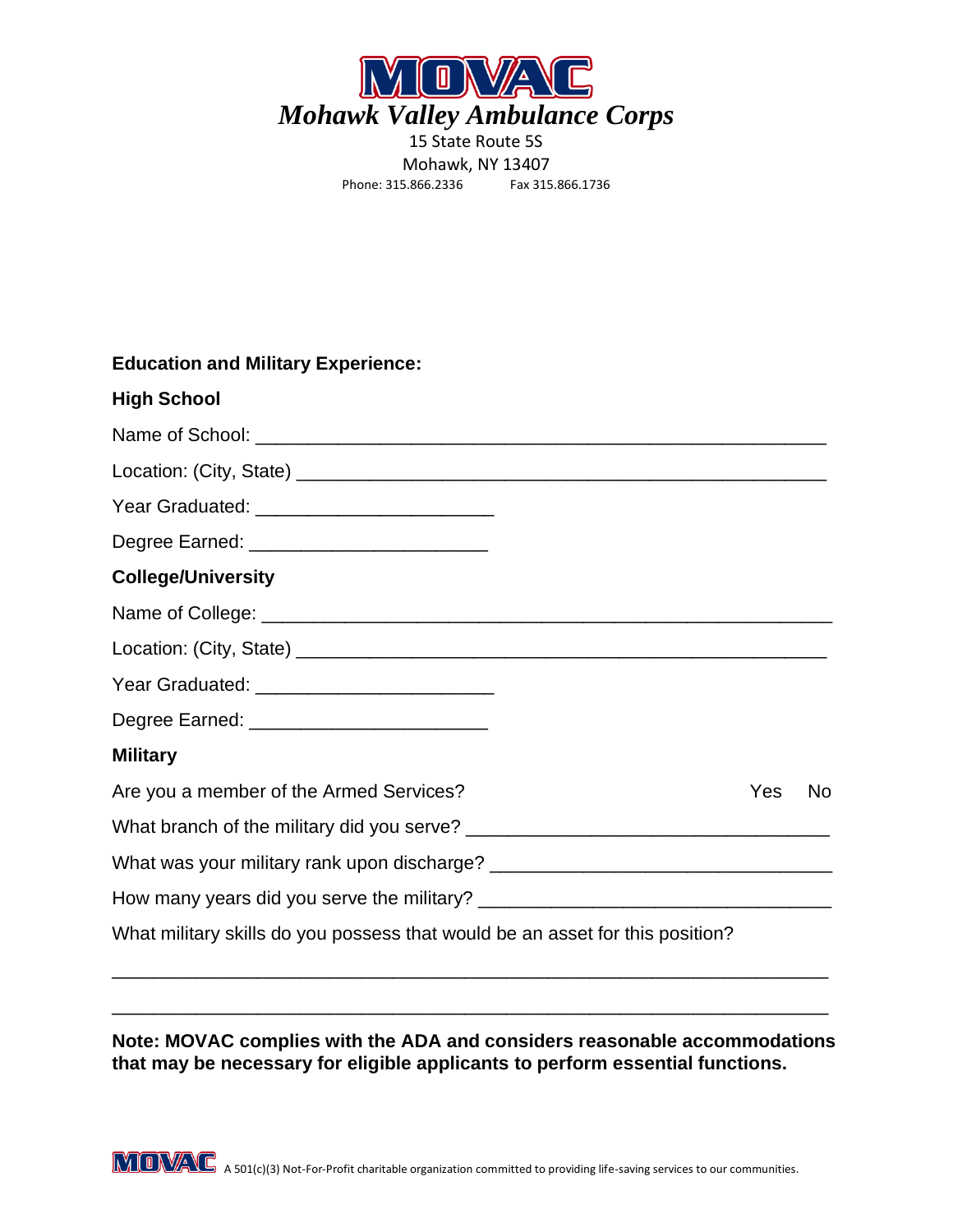

## **Previous Employment:**

| Note: MOVAC may contact your previous employers. |
|--------------------------------------------------|

**MOWAG** A 501(c)(3) Not-For-Profit charitable organization committed to providing life-saving services to our communities.